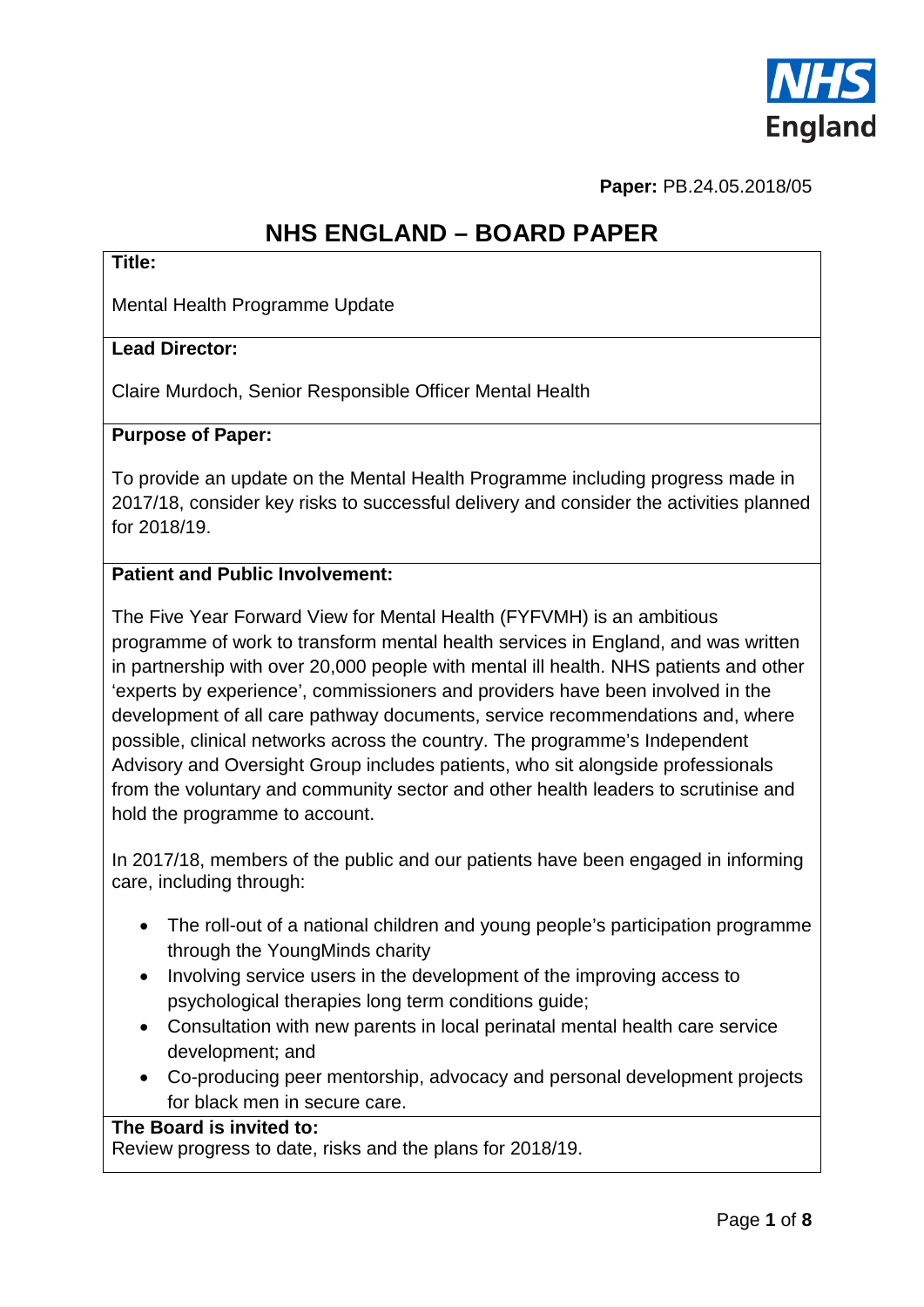# **Mental Health Programme Update**

## **Purpose**

1. To update the Board on the progress made in delivering the expansion of care and investment set out in the *Five Year Forward View for Mental Health* as delivered by the Mental Health Programme.

## **Background**

- 2. For too long, too many people with mental health needs have struggled to get the support they need, have experienced unequal outcomes compared to those with physical health needs, and have experienced stigma and discrimination.
- 3. Currently, one in four people will experience a mental health problem in their lifetime and the estimated cost of mental ill health to the economy, NHS and society is £105 billion a year. Both the human cost and the cost to the public purse have led to calls for a new focus and investment to improve support for those who need it.
- 4. Decades of underinvestment in mental health care and prevention have created significant unmet demand, which although the NHS in England is beginning to address it, will take sustained ongoing commitment from the health service, Government, councils, schools, the voluntary sector and others, to reach the standard that patients should expect.
- 5. The 2015 report of the independent Mental Health Taskforce set out the start of a journey to achieve this transformation. The Taskforce's *Five Year Forward View for Mental Health* recommended investing significantly to improve care: priorities identified included perinatal and children's service, crisis care, psychological therapies, liaison services in acute and emergency settings and suicide prevention – supported by additional funding in mental health growing to £1 billion by 2020/21. Moreover, it recommended wider action by other partners to support people to find good quality housing and employment options, to better engage with their communities and to tackle inequalities.
- 6. The NHS and its partners accepted the Taskforce's recommendations and are two years into implementing a new mental health programme to deliver the changes outlined by 2020/21. This will help an extra one million children, young people and adults to receive high-quality support when they need it, at every stage of life.

### **Programme Delivery**

7. Throughout 2017/18, the recommendations included in the *Five Year Forward View for Mental Health* have been progressed significantly with more people getting help through improved access to a more varied range of services. The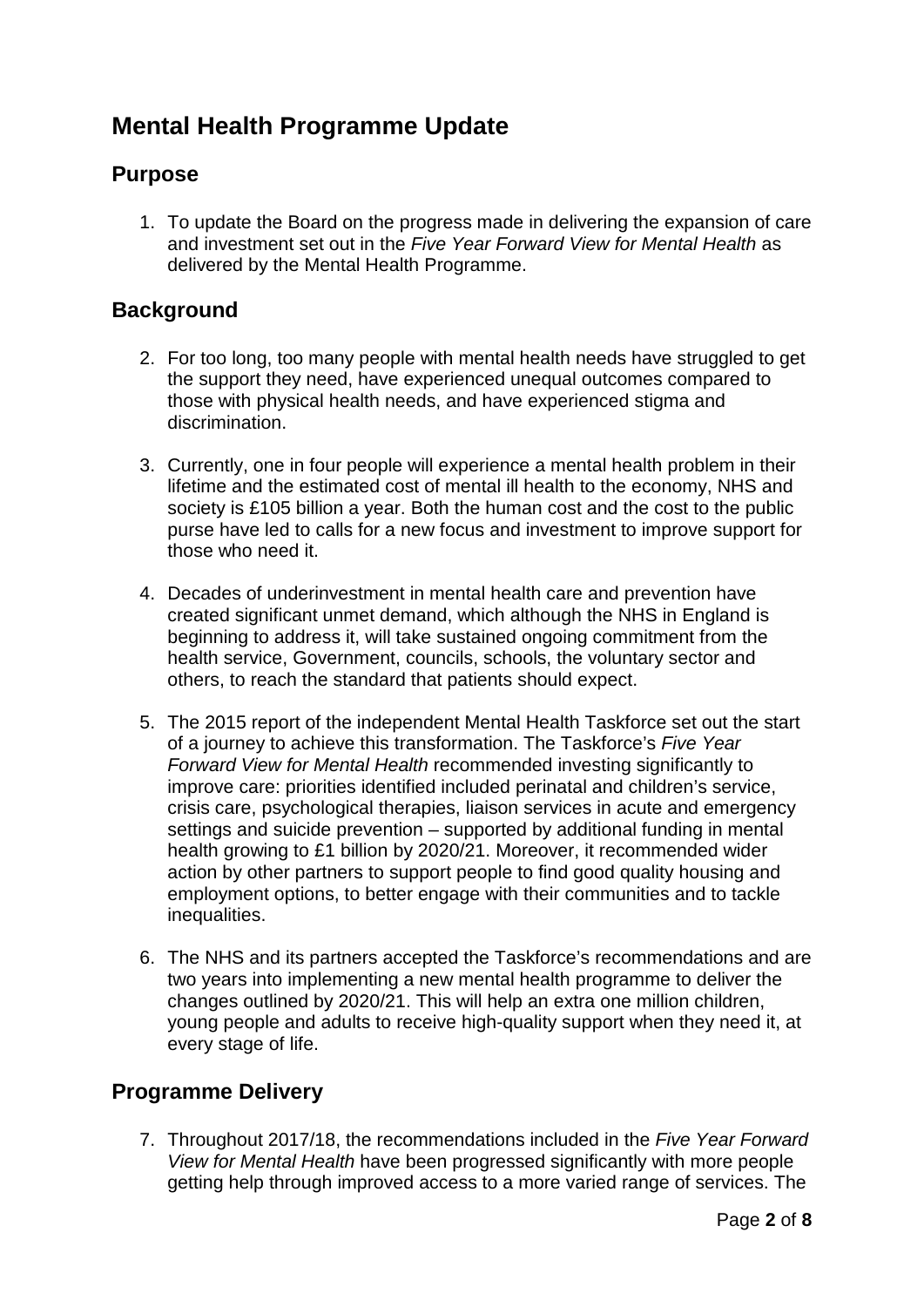first ever waiting times for mental health treatments have been introduced and are being met or are on track for the 2020/21 ambition. In 2017/18, the **Mental Health Investment Standard** was met nationally, meaning spending on mental health went up faster than overall programme funding.

- 8. By 2020/21, there will be increased access to specialist **perinatal mental health** support in all areas in England allowing at least an additional 30,000 women each year to receive evidence-based treatment, closer to home, when they need it. Progress over 2017/18 has included over 7,000 additional women accessing specialist perinatal services as of March 2018, exceeding the ambition of over 2,000 more women receiving this care. In addition, the announcement of four new eight-bedded **Mother and Baby Units** that will provide specialist care and support to mothers in the South East, South West, North West and East of England.
- 9. By 2020/21, there will be a significant expansion in access to high quality mental health care for **children and young people**, with at least 70,000 additional children and young people receiving community-based treatment. This is expected to deliver improved access for children and young people from current levels of one in four who need care to one in three. Furthermore, by 2020/21, community **eating disorder** services will be put in place in all areas ensuring that 95% of children in need receive treatment within one week for urgent cases and four weeks for routine cases.
- 10.Data from Q3 2017/18 shows that 77% of children and young people are receiving treatment for **eating disorders** within one week for urgent cases and 83% within four weeks for routine care, on track to achieve the 95% ambition for 2020/21.
- 11.All Sustainability and Transformation Partnerships (STPs) are planning to achieve the 2017/18 trajectory to see 70,000 more children and young people by 2020/21. Initial analysis of the 2017/18 **access** target data suggests data quality issues with the return with activity goals being substantially undercounted, therefore ongoing work with CCGs and providers to improve data quality is underway.
- 12.Our commitment to improve local provision of **Tier 4 inpatient mental health services** for children and young people is being delivered with 113 additional beds opened across the country as of 31 March 2018. NHS England is also working closely with the Care Quality Commission on any potential bed closures to ensure service provision expands, since CQC-driven bed closures are partly offsetting our newly commissioned bed growth.
- 13.NHS England is on track to deliver improved access to care for highly **vulnerable and complex children** and young people at risk of entering or within secure care. We are improving access to evidence-based interventions in secure children's homes, training centres and youth offending institutions, and creating regional teams across the country to support services working with highly complex children and young people in their communities.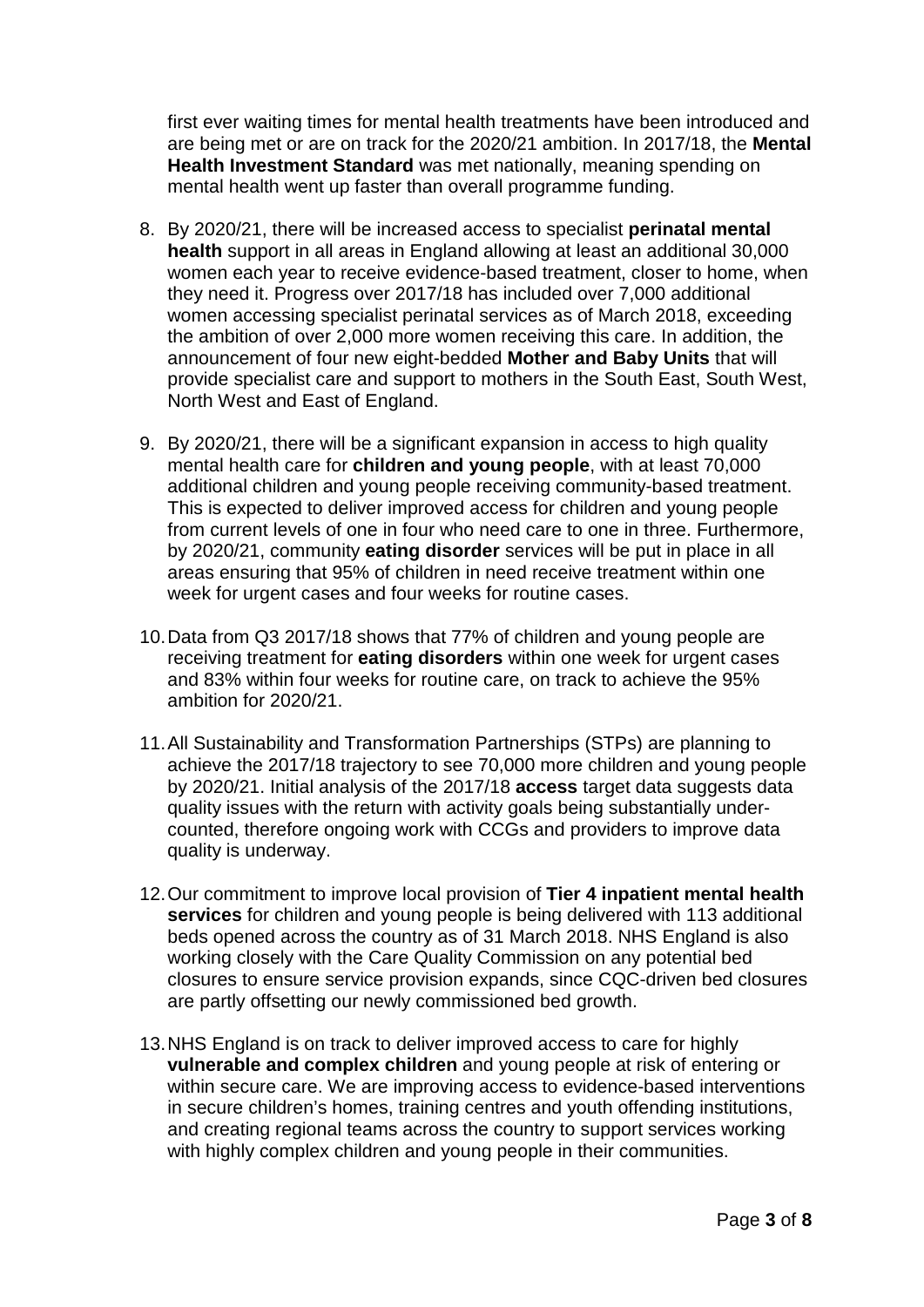- 14.By 2020/21, there will be increased access to **psychological therapies** so at least 25% of adults with common mental health conditions access services each year, in good time and recover from their condition. The majority of these services will be integrated with physical health care.
- 15.In February 2018, the annualised access rate for Improving Access to Psychological Therapies (IAPT) was 16% in line with our commitment to help one in four people by 2021. The recovery rate for these services was the highest ever recorded, at 51.9%, whilst waiting times exceeded our target, with nine in ten people completing treatment waiting under six weeks and 98.7% less than 18 weeks.
- 16.In 2017/18, pilot areas across England have demonstrated success in delivering mental health care for people with long-term conditions like diabetes and respiratory illness. In 37 communities, these pilot projects point to improved physical and mental health and have led to a reduction in the need for hospital, GP and A&E usage.
- 17.We also continue to expand the mental health therapist workforce in primary care, with 600 moving into GP surgeries as of Q3 2017/18.
- 18.By 2020/21, **adult community mental health services** will provide improved access to Early Intervention in Psychosis services and crisis services, and improved support for people with a severe mental illness.
- 19.The national standard for people starting treatment for **Early Intervention in Psychosis** (EIP) within two weeks was exceeded, 75.9% achieved nationally in March 2018 against a standard of 50%. Ongoing improvement is underway to ensure that patients are able to have access to the full range of NICE recommended treatment and support once they have been allocated a care co-ordinator within an EIP team.
- 20.We remain on track to deliver our ambition of 24 hour 'Core 24' **mental health liaison teams** to 50% of acute hospitals by 2021. To date, £30m transformation funding has been awarded to 74 hospital sites from 2017- 2019 with a further £18m of winter funding awarded in 2017/18 to support mental health liaison, crisis resolution and schemes to support children and young people.
- 21.13 **New Care Models** in tertiary mental health services have gone live across the country spanning Child and Adolescent Mental Health Tier 4, adult secure and adult eating disorder services. These New Care Models are reducing out of area placements and the average length of stay helping to bring patients closer to home and improving their interaction with local services through the delegation of the responsibility of the budget for inpatient services to local providers.
- 22.Nationally, we continue to meet the **dementia** diagnosis rate with 67.7% people living with dementia having received a formal diagnosis, compared to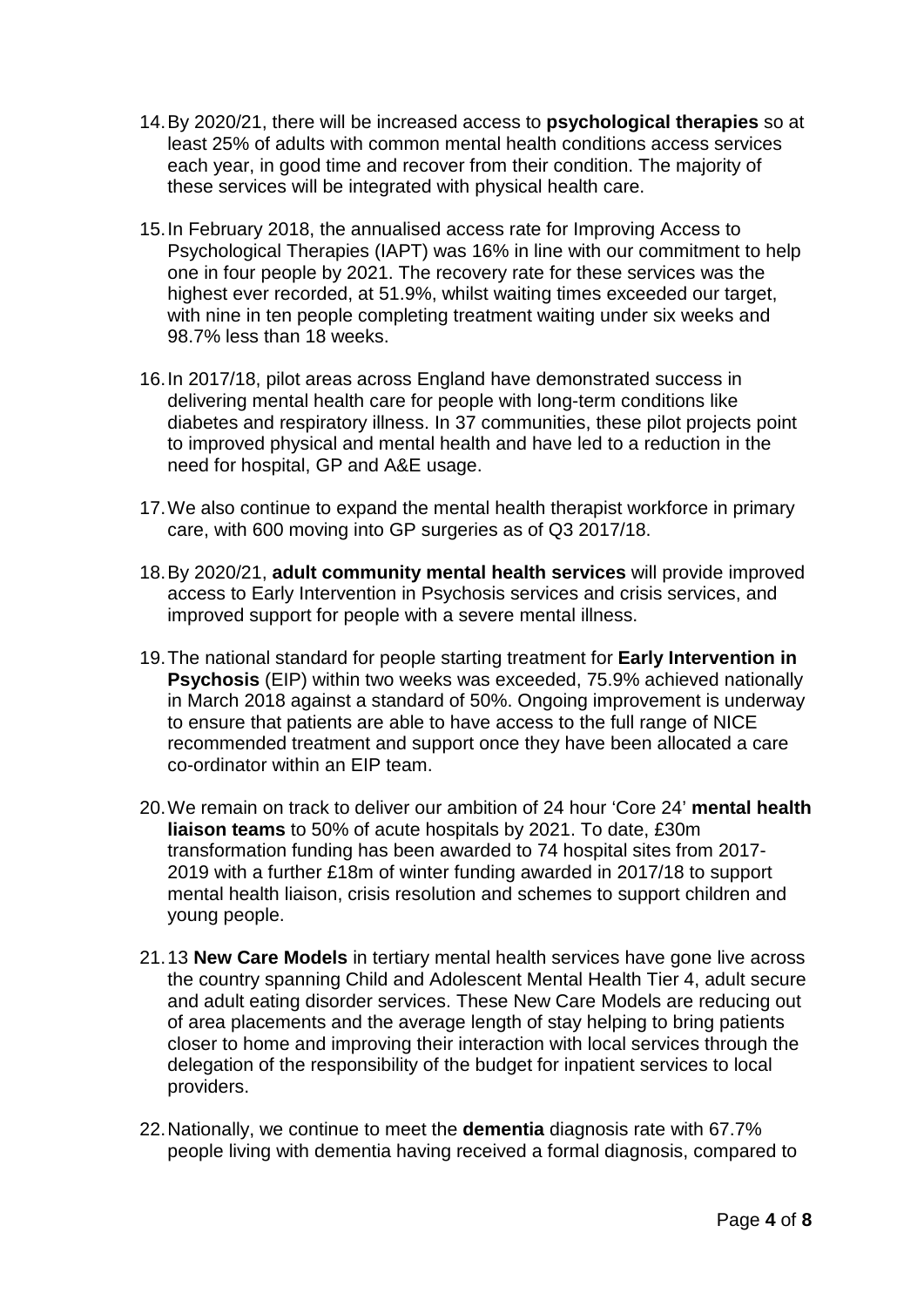an ambition of 66.7%. The standard has been consistently achieved since July 2016.

# **Supporting Local Delivery**

- 23.Delivery of the programme remains on track, and even stronger local assurance processes have been included for next year: NHS England and NHS Improvement's 2018/19 Planning Guidance including the requirement that all Clinical Commissioning Groups (CCGs) meet the Mental Health Investment Standard. This commitment underpins delivery of local services, tailored to individual communities, for every stage of life and for an increasingly wide range of conditions.
- 24.The operating model for the mental health programme is now well established. National leadership for the implementation programme is through a national Mental Health and Dementia Programme Board, chaired by the National Mental Health Director, Claire Murdoch (and CEO of Central and North West London NHS Foundation Trust). Through the operating model, responsibility for delivery is devolved to regional Senior Responsible Officers who provide programme management, assurance and improvement support to local areas.
- 25.£4 million has been provided to regional teams to ensure delivery support and clinical leadership is provided for all these services being developed.

### **Next steps**

- 26.In line with *Five Year Forward View for Mental Health* and NHS England and NHS Improvement's 2018/19 Planning Guidance, our key next steps include:
	- a. Ensuring 32% of children and young people in need (49,000 more children and young people nationally) have access to evidence based treatment. Local areas will be measured against set trajectories.
	- b. Tracking delivery against regional implementation plans to ensure inpatient stays for children and young people will only take place where clinically appropriate, will have the minimum possible length of stay, and will be as close to home as possible to avoid inappropriate out of area placements.
	- c. Continuing to roll-out the expansion of specialist perinatal mental health services to ensure 9,000 additional women nationally have access to specialist care through the development of specialist community services and inpatient mother and baby units.
	- d. Monitoring achievement against the 19% access-to-treatment target for the IAPT programme. In 2018/19, the standard of 75% of people accessing treatment within six weeks and 95% of accessing treatment within 18 weeks will continue to be maintained, as will the 50% IAPT recovery rate.
	- e. Ensuring all areas commission an integrated IAPT long term condition service.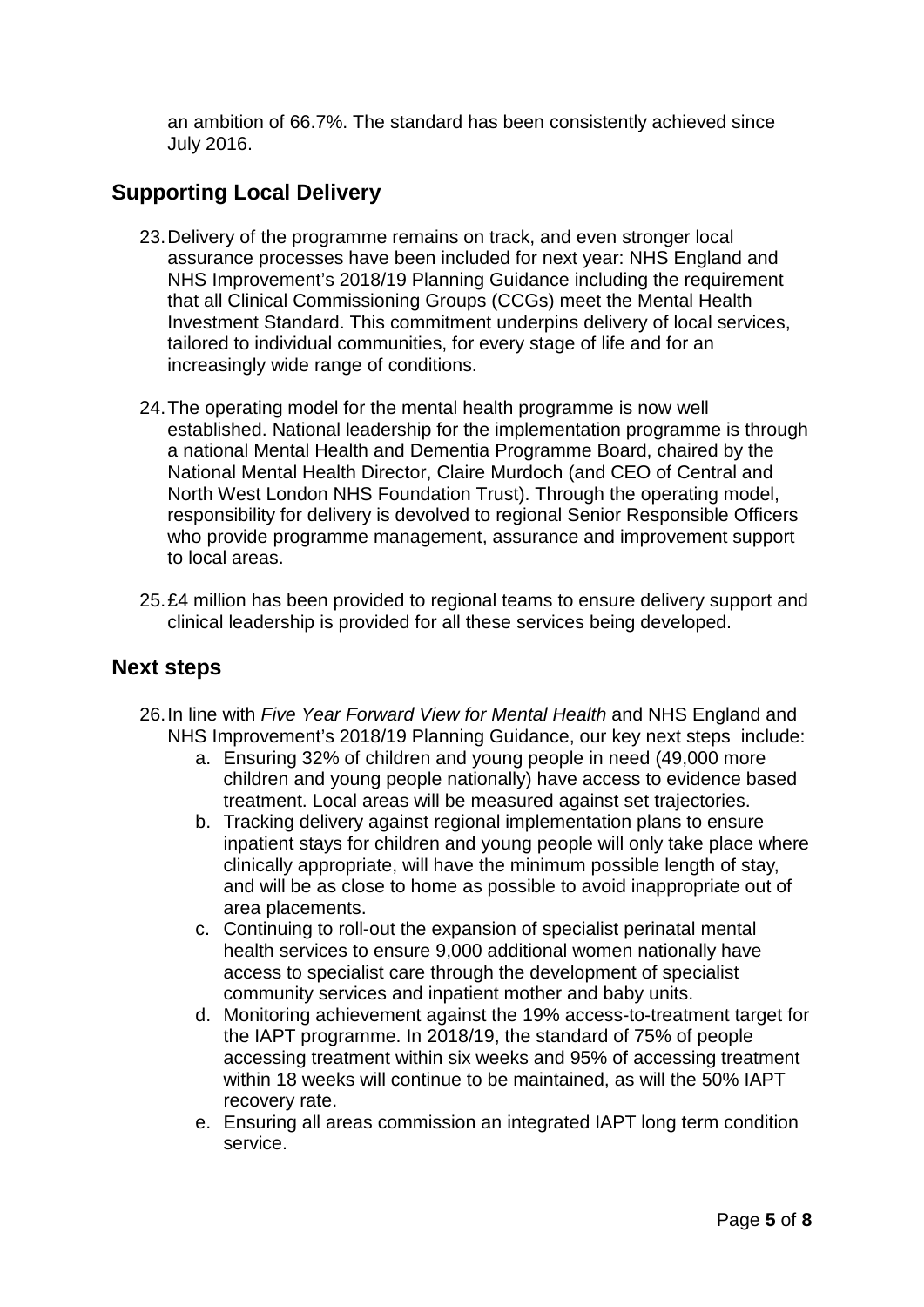- f. Ensuring 53% of people experiencing a first episode in psychosis will be treated with a NICE approved care package within two weeks of referral, with all EIP teams demonstrating improvement (compared to 2017/18) across all domains relating to NICE concordance within the Royal College of Psychiatrists' Centre for Quality Improvement selfassessment.
- g. Continuing to work towards the ambition that all acute hospitals have all-age liaison services by 2021. Areas in receipt of wave 1 transformation funding will be required to deliver against plans to meet the 'Core 24' service standard for adults and achieve the ambition that 50% of acute hospitals will meet Core 24 nationally by 2020/21.
- h. Reducing inappropriate out-of-area placements against locally set trajectories agreed by STP mental health leads. This will achieve an overall national reduction of approximately one-third in 2018/19 (to be eliminated by 2020/21). This will be supported by continued investment in Crisis Resolution and Home Treatment Teams, which offer intensive home treatment as an alternative to an acute inpatient admission.
- i. 60% of those on the Severe Mental Illness Register (280,000 people nationally) will receive the complete suite of recommended physical checks and follow up.
- j. Expanding Individual Placement and Support (IPS) services by 25%, using locally set STP trajectories and measured against data from NHS Benchmarking.
- k. Continuing to exceed the 66.7% diagnosis rate for dementia.

## **Addressing mental health inequalities**

27.The Five Year Forward View for Mental Health highlights that:

*'Mental health problems disproportionately affect people living in poverty, those who are unemployed and who already face discrimination… To truly address this, we have to tackle inequalities at a local and national level.'* 

- 28.The programme is committed to addressing health inequalities in the round, including but not limited to those people defined has having protected characteristics under the Equality Act 2010. Deprivation has also been identified as both a significant factor in and consequence of mental health problems, and therefore understanding, measuring and taking practical steps to address socio-economic inequalities in relation to mental health is an important part of the programme.
- 29.For the first time in 2018/19, Key Performance Indicators have been designed to tackle health inequalities directly, such as improving access to care and outcomes for people with Severe Mental Illness (SMI), and supporting people with SMI to gain and retain meaningful employment.
- 30.The programme will continue its work to address health inequalities in 2018/19 on areas including: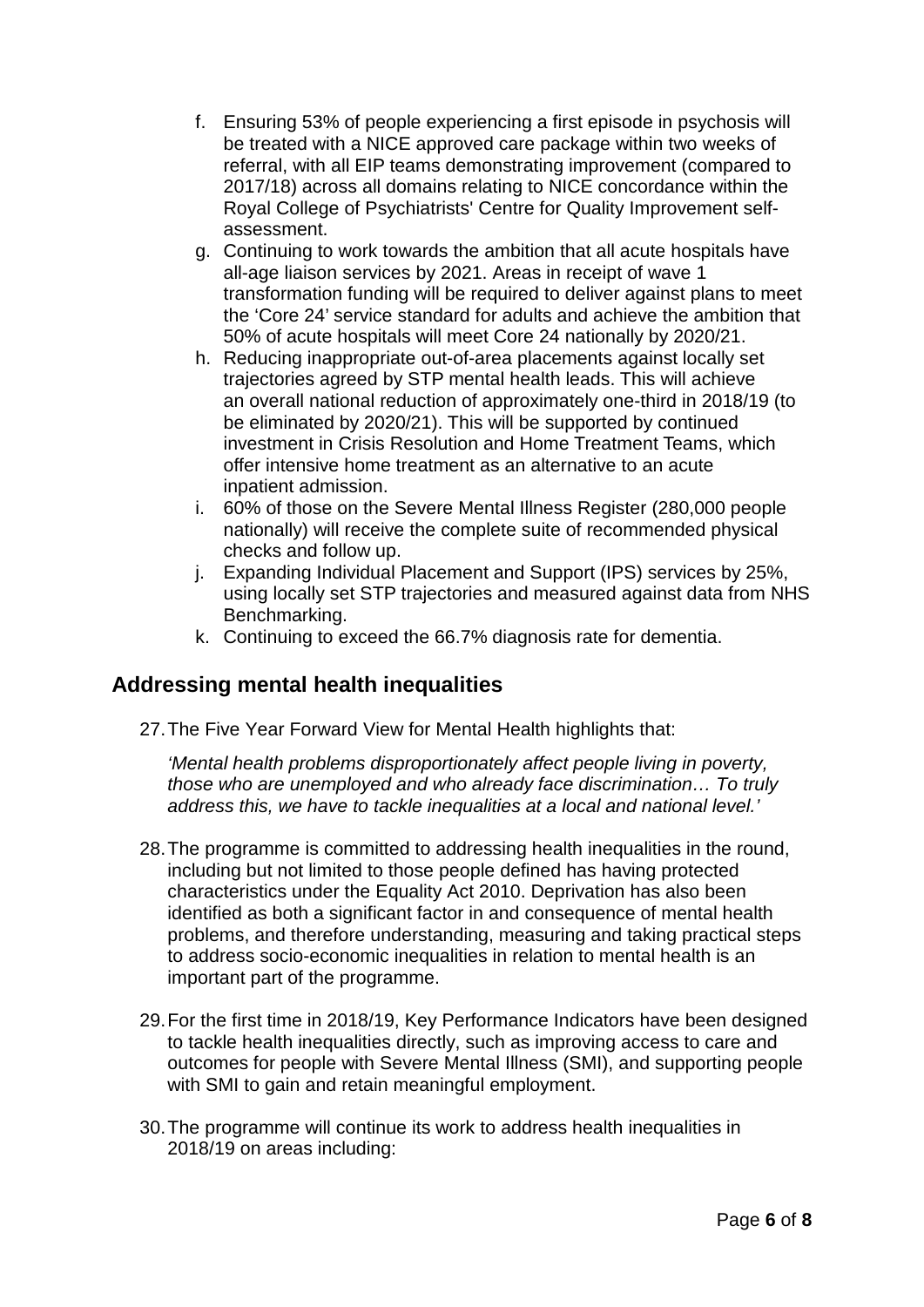- a. Continuing to monitor the effectiveness of financial levers introduced in 2017 for improving access rates and outcomes for older people and Black, Asian and Minority Ethnic (BAME) communities engaged in IAPT. Analysis at a national level shows that recovery outcomes for Black and minority ethnic groups are below white British levels (46.8% BME vs. 51.1% of White British in Quarter 3 2017/18).
- b. Measuring and making progress against the commitment that by 2021, 280,000 people with SMI have their physical health needs met. Delivery in secondary care has been incentivised by the development of a Commissioning for Quality and Innovation (CQUIN) financial lever. To support delivery in primary care, funds have been made available in CCG baselines and we are tracking delivery through the 2018/19 Planning Round.
- c. Delivering three strands of work arising from the Black Voices Network in Secure Care:
	- i. A peer mentorship programme targeted specifically at Black men;
	- ii. A BAME-specific advocacy project;
	- iii. A personal development and skills training programme, designed specifically to meet the needs of Black men.
- 31.We are working on mapping activity and access data to census data to see whether it is possible to assess the relative impact on deprived, elderly and BAME communities using census data as a proxy.

## **Implications**

## **Risks**

- 32.Ensuring the transformation and sustainability of the *Five Year Forward View for Mental Health* can only be achieved through a significant expansion in the size and skill mix of the workforce to meet current and future all-age mental health service demand. Achieving this can only be realised through sustained national and local partnership across national bodies, NHS providers, local authorities and the third sector to ensure we recruit, train and retain the right workforce.
	- a. In July 2017, Health Education England published *Stepping Forward to 2020/21: The Mental Health Workforce Plan for England*. This set out that the NHS will establish 21,000 posts and employ 19,000 additional members of staff by 2020 with 11,000 drawn from the 'traditional' pools of professional regulated staff and 8,000 people moving into new roles (e.g. peer support workers, nursing associates, etc.).
	- b. STP-level workforce plans detailing workforce needs are currently in development.
	- c. Salary support for 2018/19 has been reviewed.
	- d. NHS Improvement continues to lead and implement a mental health workforce retention programme.
	- e. Ongoing work is underway by NHS England, Health Education England and NHS Improvement to bring together workforce, funding and activity data to inform ongoing monitoring.